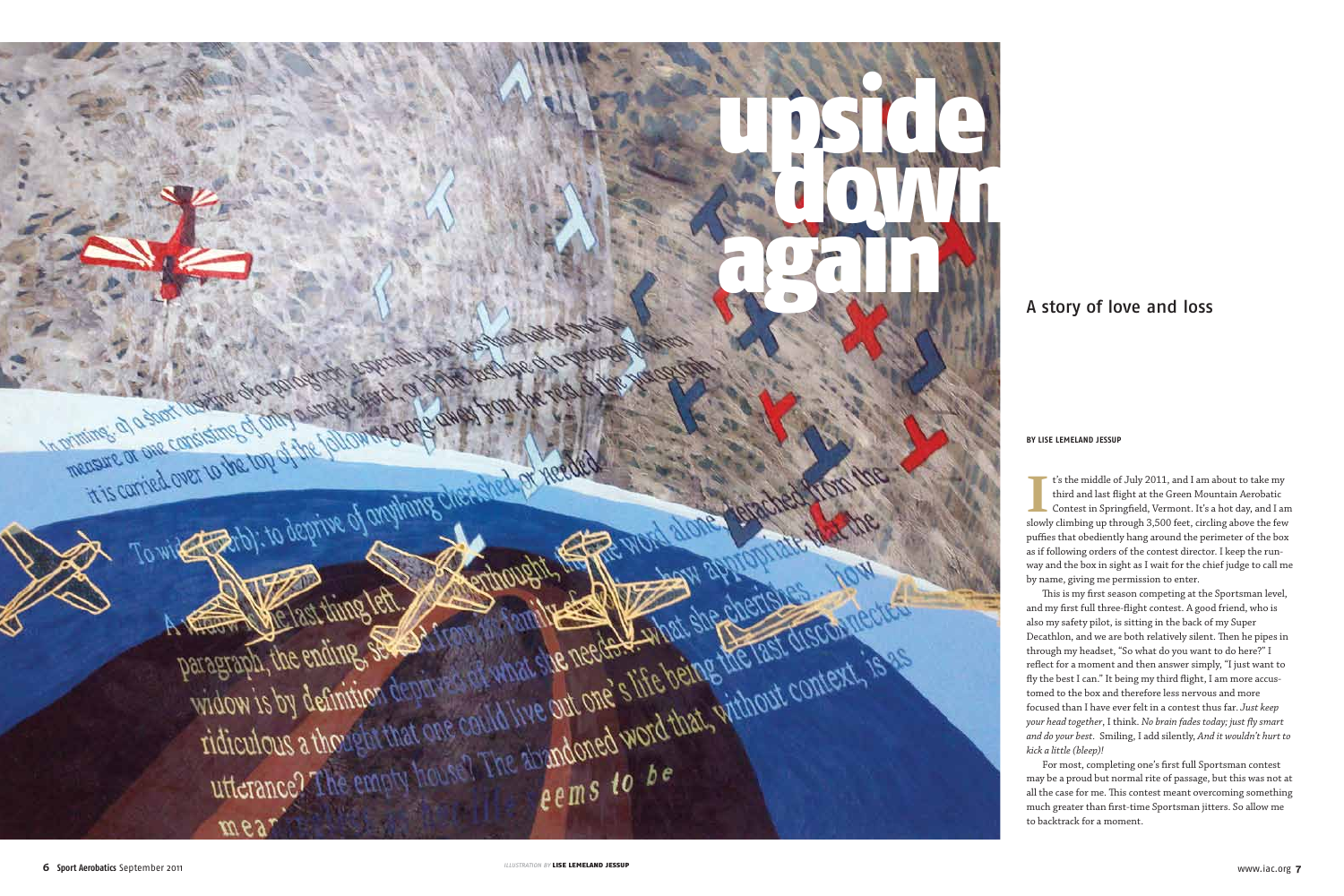**"And though rationally, we know it's not possible, we somehow believe that the instructor is infallible."**



### **Solstice Day**

June 21, 2010, a little more than one year earlier, was a beautiful, ceiling and visibility unlimited (CAVU), sunny day; a perfect solstice day for flying. At 7:30 a.m. my husband, Pat Jessup, who was also my flight instructor and a charter pilot, kissed me goodbye on our front doorstep. "I love you," he told me— as we always did, it was part of our goodbye checklist— and he climbed into his Jeep. And then in an uncharacteristic and portentous moment, he called out, "and don't you ever forget it!" while wagging his finger at me and grinning. With that he backed out of the driveway, waving slowly, and drove away to the airport to fly another charter trip. On most levels, it seemed like any other day, and the beginning of any other trip. But that morning was the last time I ever saw my husband.

Sadly, that was the only contest he ever saw me fly in; he never lived to see our first anniversary, and that fateful day—the longest day of the year—was the last time I heard his voice. The word "solstice" is derived from the Latin sol (sun) and sistere (to stand still), because at the solstices, the sun stands still in declination. The day his airplane crashed was truly the day my entire world came to a halt.

One year ago, my life looked very different. Things were going great! My life was busy, full, and happy. A little more than a year before, under my husband/CFI's guidance, I earned my private pilot certificate (2009), and now we were working together on my instrument rating. Inspired by aerobatics, three of my new paintings had just received national acclaim, entering the permanent collection of the Smithsonian's National Air and Space Museum. A few weeks earlier I had also accomplished my first win at an aerobatic contest in Primary, and my husband and three kids had been there to watch me fly. I had recently published several enthusiastic articles chronicling my aerobatic training in *Sport Aerobatics*. When I met Pat two years earlier, I found love and I discovered flying all at the same time, inextricably entwined in one amazing person. Imagine, for a moment, the power of falling in love twice, simultaneously. Now, above all, we were blissful newyweds eagerly approaching our first anniversay, and looking forward to a long life together

This is a story of love, loss, and hope. It's also a story about coping with tragedy, for all the pilots out there who have lost someone they care about through an aviation incident, and who continue with flying, or question whether or not they can.

The story is complicated by the fact that this man, whom I loved and respected with all of my heart and soul, was also my mentor in aviation.

### **Mentors**

Many words have been written on the importance of the role of a flight instructor. The relationship with a primary flight instructor is sacred, because as students we trust our lives to this person, placing all confidence in the instructor's abilities to keep us safe while teaching us to keep ourselves safe. Even the purely professional relationships between flight instructor and student pilot have a degree of intimacy, for the two individuals are sharing an experience that in many ways is transcendent. And though rationaly, we know it's not possible, we somehow believe that the instructor is infallible, possessing the capabilities to pass on this highly coveted information to us.

So what happens when your flight instructor is killed in a plane crash? How can you believe in your own abilities when even your mentor's abilities were not enough? Do you continue flying at all, and if so…how?

#### **The Accident**

The details of my husband's accident are still unraveling, as the NTSB is still in the process of concluding its final investigation. From the wreckage and witness accounts, it appears the C-210T may have suffered a catastrophic engine failure somewhere between 5 miles (where Pat made his last radio call, indicating no

issues at the time) and 2 miles from the William T. Piper Memorial Airport in Lock Haven, Pennsylvania. They tried to make the runway, but the plane fell short by a vexatious 400 yards. None of the three men aboard survived, although there were no civilian injuries either. Pat held an airline transport pilot certificate with ratings for airplane single- and multiengine land. He was a CFII for more than 20 years, and a chief pilot for a small charter company. Suffice it to say that with more than 8,200 logged hours, my husband was highly experienced. But as we all know, experience can't always save our lives.





My husband flying on a charter flight.



Pat co-piloting Memphis Belle B-17 at the Geneseo Air Show.



Me and my new Decathlon at the Greenwood Lake contest in New Jersey, 2011.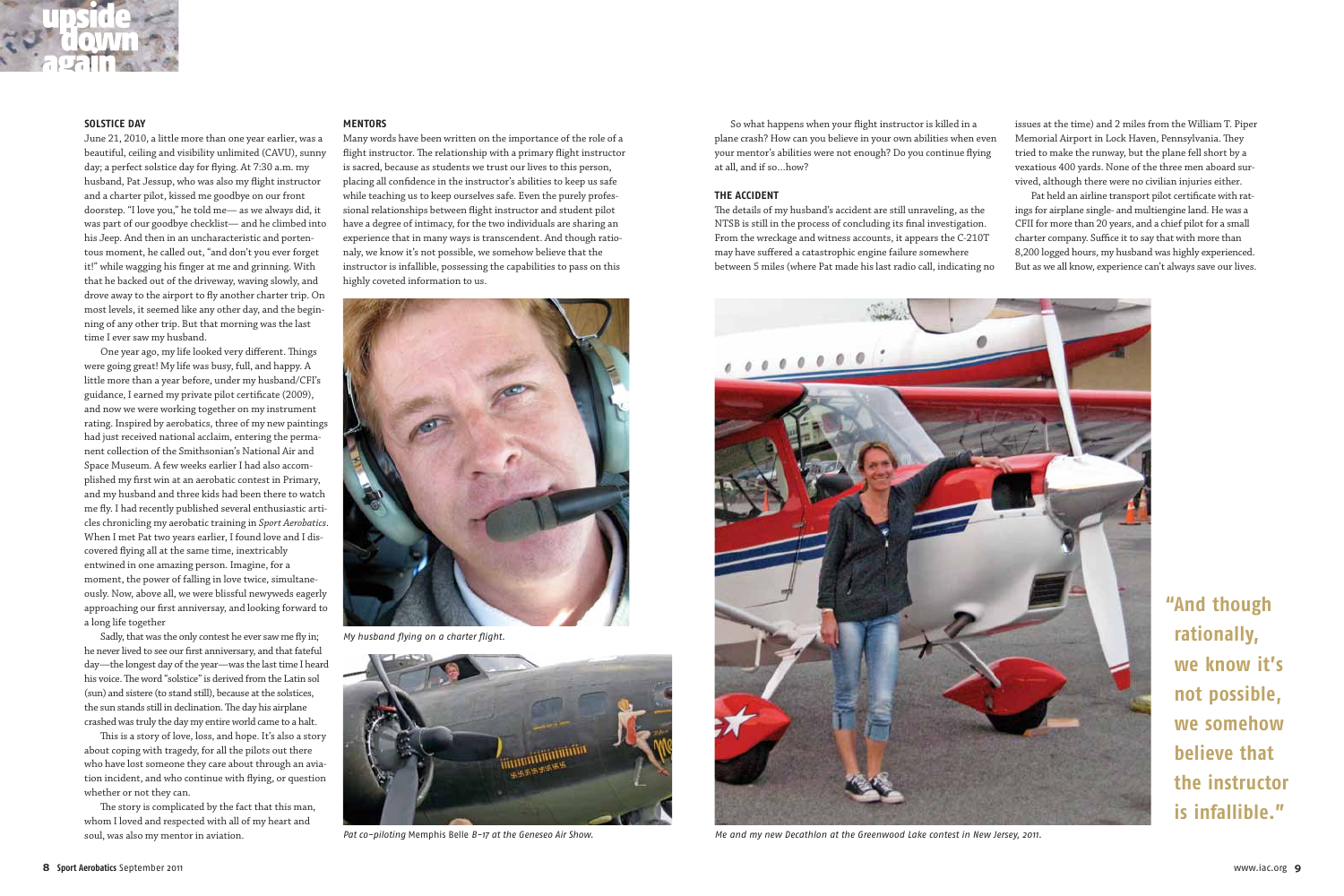

The weather was clear, the winds were light, and it happened at 1 o'clock in the afternoon. Through a lamentable breakdown in communication among the Pennsylvania police, the New York police, and the company for which my husband worked, neither I—the wife of the pilot,—nor his family were ever notified. At 10 p.m. June 21, I frantically discovered the news myself (via the Internet), illustrated with gruesome photographs of the wingless airplane lying on a suburban street. The burned-out cockpit where my husband's body lay was covered by a blue tarp.

I will forever regret seeing those photos that night, which were subsequently branded into my visual and emotional memory. Catapulted into hysteria, it seemed like someone else named Lise lived through the hours and days that followed, which hardly seem real to me even today.

#### **Loss**

Those are a few of the details of how it happened. In the larger scheme, what I lost was my partner in life, my best friend, a wonderful step-father to my kids, and my most trusted mentor in aviation: my flight instructor. I was utterly devastated. My faith in life and in flying evaporated in an instant. How could something I loved so passionately—flying—take the person I loved the most from me? And when my connection to flying was destroyed, by extension, so was the inspiration for my artwork. In short, I felt like I had been robbed of everything that brought me happiness in my life, save my children. When I broke their hearts early the next morning with the inconceivable news that their step-dad had been killed, my own heart was shattered. Confused, scared, and upset, they begged me never to get in an airplane again, and of course, I promised…

What followed were weeks and months of agonizing experiences that derailed my life completely. In vain, I tried to reject everything about the grim reality vehemently, like a poison inside my own body. I could tell you about the endless flow of tears, the tormenting depression, the seemingly futile search for a reason to keep living when life felt utterly unbearable without him…

But then, little by little, I began to think about flying again. A faint but insistent voice drifted in and out of my thoughts, like a siren whispering. Was it the call of the sky? I found myself showing up at various airports, just to see the planes, though not our airport. Out of habit, I would turn my face to the sky every time I heard a small plane passing above… and I would think with pain and happiness of my love for him and for flying, and how much I loved flying with him.

Bit by bit, I became cognizant that my husband had bestowed upon me a gift of my own wings. I knew that denying my love for flying and surrendering to the fear associated with it would be a mistake. And so, several months after his death, and after a few conversations with my kids evaluating the risks of aviation (to calm their fears, and mine), I scheduled a first flight back with my only other CFI: my aerobatic instructor, whom I trusted well.

#### **First Flight Back**

Though difficult initially (I was quite nervous), that first flight back was easier in many respects than the ones that followed it later. While being keenly sensitive to my emotional state, my instructor kept me busy with a well-organized and successfully realized aerobatic lesson. We flew all of the old figures and a few

new ones, and the task of staying in the moment was a welcome relief. The exhilaration was still there, and I felt sure Pat was also present in that airplane. Once we had taxied off the runway, I was overcome by a flood of tears, realizing it was the beginning of a new phase in my life: Simply put, it was flying, but without Pat.

#### **The Power of Grief**

Back at home in southwestern New York, things began to deteriorate. However symbolic my initial return to the sky was, what followed was a long stretch of time without flying: The flight school where Pat taught had all but closed down, and the airport management was changing hands. Nothing in life could have prepared me for the difficulty of the ensuing months. The post-tragedy numbness eventually subsided, replaced by a

relentless ache. The word "widow" in Sanskrit means empty, and the verb "to widow" in English means to deprive of anything cherished or needed. Widow was my new, wretched, and unwelcome identity, and the emptiness was overwhelming. I grieved intensely, not just for my husband, but for flying and painting as well. I had no husband... I had no airplane to fly... I couldn't paint... essentially, I had completely lost my footing in life. I struggled to cope with the loss, the sense of abandonment, and to accept what had become of my previously idyllic life. I was often confused about my feelings towad flying: Sometimes I longed for it desperately, other times I feared it tremendously, and sometimes I wondered if I, too, was destined to perish

**"I found myself showing up at various airports, just to see the planes."**



Me and my Decathlon at Wildwood Akroblast, New Jersey, 2011. Pilot briefing at the Green Mountain Aerobatic Contest 2011 (GMAC).



Aerobatic airplanes lined up in an idyllic New England setting at GMAC 2011.

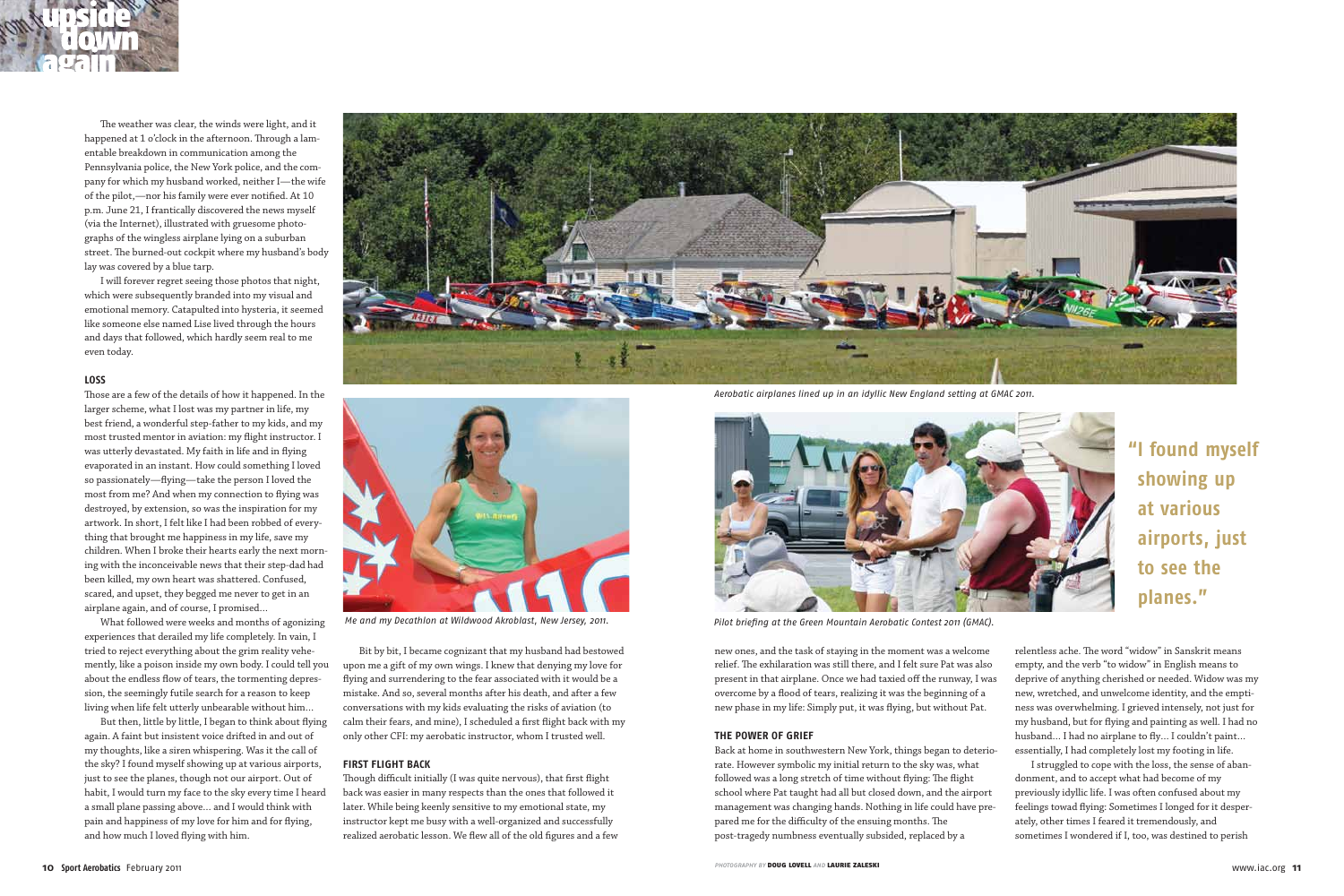in an airplane. Yet I clung to the fragile dream of one day owning an airplane like a child clings to its mother's hand…terrified that if I let it go, I would be lost forever.

### **Flying Solo**

To make a very long story short, after many months spent reconstructing some semblance of normalcy for my kids and myself, I realized that if I wanted to continue flying, I would need to buy an airplane There were literally no other options, and not a single aerobatic airplane to rent for hundreds of miles. Acquisition was not an easy task for a single mom on a college professor's salary! But I made the leap of faith in the late fall and purchased a beautiful 1996 Super Decathlon. I could not believe I was finally an airplane owner!

Although I was very excited to have an airplane, I had never soloed a Decathlon, or any taildragger before. In fact, looking back at my logbook, I had a total of only 17 solo hours, in any airplane, when my husband was killed, and only eight of those were crosscountry solo. I was truly a neophyte flyer who was not at all accustomed to flying by myself, and now I needed to figure out how to find the courage to fly that plane alone—without becoming paralyzed by the possibility of something bad happening. I chose to hangar my Decathlon in Hornell at our airport, but that meant I would have to face the place where most of our memories together were made. Every day I would see the airplanes we flew, see the office that was no longer his, and circumnavigate the airspace in which we had flown together on every flight.

#### **The IAC Community**

With my mentor gone, and a new airplane in my hands, about which I knew virtually nothing, I reached out to the aviation community. And, most of that support came through the IAC network. I had always thought the IAC people were a fantastic, welcoming group. But post-accident, these friends came through in an amazing demonstration of support and camaraderie. One friend flew in from Ithaca on his own dollar, day after day, eventually checking me out in my Decathlon and soloing me. Another friend still helps me with oil changes, all maintenance and mechanical issues, even though it means a several-hour flight for him in each direction. My neighbor in my hangar (who was once an IAC member and an air show pilot) flew aerobatics with me until I was ready to do them myself, two months later. I was hooked up with a mechanic at another airport for my upcoming annual. My loyal Chapter 35 pals also donated a parachute to me and sent it freshly



Mike Goulian (one of my aerobatic heroes) showed up at GMAC and gave me a personal critique of my 2nd contest flight! Keeping my eyes on the runway post-contest flight at GMAC.

repacked, and a Chapter 52 friend sent me an emergency fund, unsolicited, which helped me back on my feet in the first weeks following the tragedy.

In addition to all of the aviation advice, these friends offered incredible emotional support, and still do. They have visited me, my kids and I have visited them, and we have shared good times both in and out of the cockpit. Through this organization, I realized that although I may sleep, eat, and now fly alone…I am not alone in the aviation community. The IAC is a loyal, generous, and invaluable family, and I can only hope that these friends know how much they have helped me this year.

#### **Gaining Experience and New Memories**

Earlier I asked this question: How do you continue flying after losing a loved one and mentor to a plane crash? We all know that flying has inherent risks, and flying aerobatics is no exception. Although it took a certain amount of courage to take my first flight back, the real test of my courage has come in the months following my airplane acquisition. I'm not the same pilot I was before I lost my husband, and I often feel it's a bit of a mind game to keep my emotions and fears in check when I fly. I have been forced to face the fact that "yes, it could very well happen to me." The challenge has been how to respect the risk, and yet not be debilitated by it.

Perhaps I have become an even more cautious aviatrix. I take the time to preflight thoroughly, and I double-check safety harnesses, use my checklist religiously, and check weather obsessively. Up until this point, I practice high and I mean way high, at 6,500 feet MSL (5,000 AGL) if I can. Friends tease me about needing oxygen when I fly aerobatics solo! I also have chosen to fly with a safety pilot in contests thus far, even though I probably don't need to. I monitor my emotional barometer carefully, and if I am feeling down, or upset…I just don't fly.

A friend once gingerly asked me if I ever think about the accident while I am flying. I wish I could say no, but in



**"The IAC is a loyal, generous, and invaluable family."**



Chatting with Mike Goulian and Aaron Ham at GMAC.